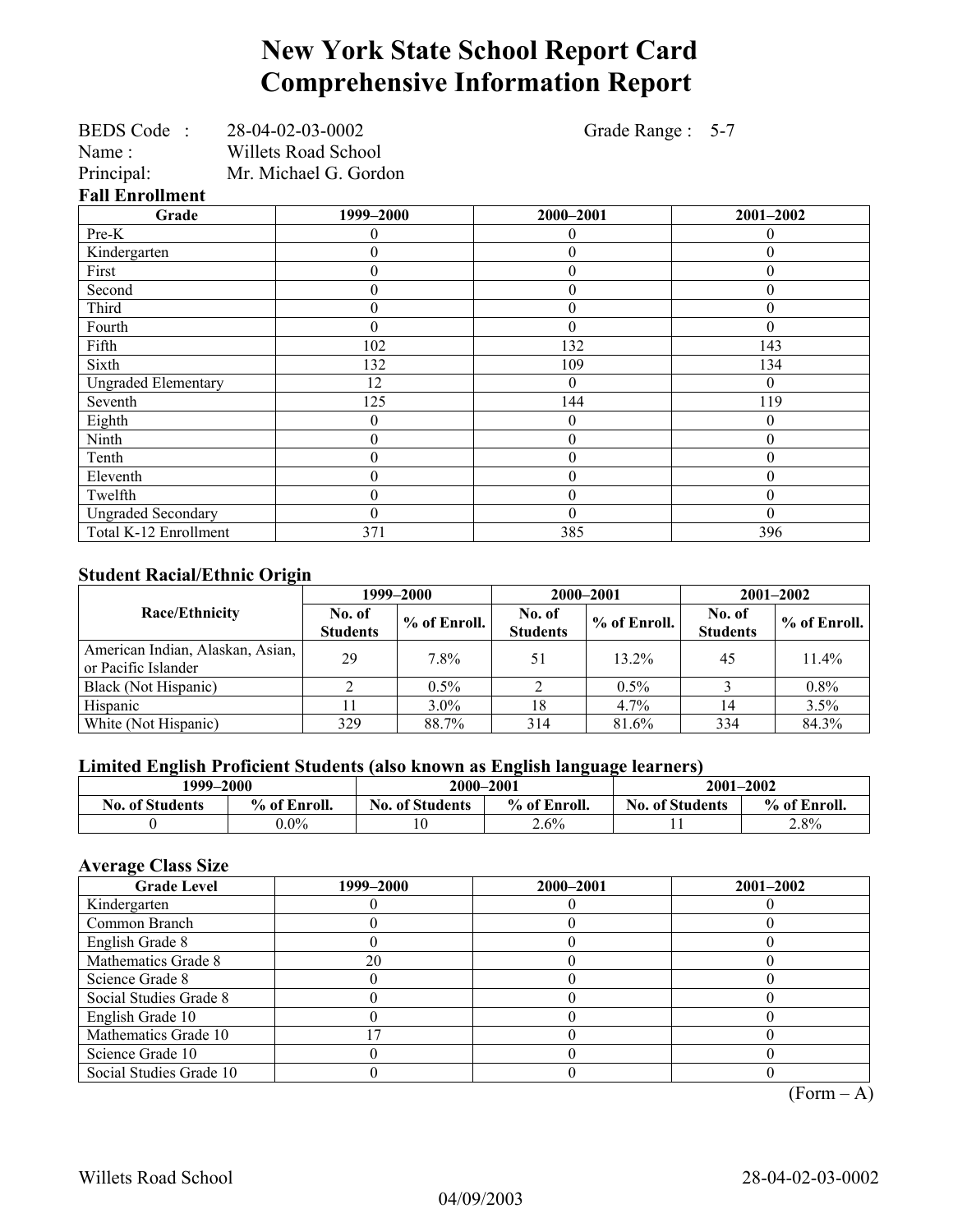### **District Need to Resource Capacity Category**

| <b>N/RC Category</b> | <b>Description</b>                                                       |
|----------------------|--------------------------------------------------------------------------|
|                      | This is a school district with low student needs in relation to district |
|                      | resource capacity.                                                       |

#### **Similar School Group and Description**

| <b>Similar School Group</b> | <b>Description</b>                                                     |
|-----------------------------|------------------------------------------------------------------------|
|                             | All schools in this group are middle level schools in school districts |
| 35                          | with low student needs in relation to district resource capacity. The  |
|                             | schools in this group are in the middle range of student needs for     |
|                             | middle level schools in these districts.                               |

All schools within the same N/RC category are divided into three similar school groups defined by the percentage of students in the school who are eligible for the free-lunch program and/or who are limited English proficient (also known as English language learners).

#### **Attendance and Suspension**

|                               | 1998–1999        |         |                  | 1999–2000 | 2000-2001        |         |
|-------------------------------|------------------|---------|------------------|-----------|------------------|---------|
|                               | $%$ of<br>No. of |         | $%$ of<br>No. of |           | $%$ of<br>No. of |         |
|                               | <b>Students</b>  | Enroll. | <b>Students</b>  | Enroll.   | <b>Students</b>  | Enroll. |
| <b>Annual Attendance Rate</b> |                  | 98.0%   |                  | 98.0%     |                  | 98.0%   |
| <b>Student Suspensions</b>    |                  | $0.0\%$ |                  | $0.0\%$   |                  | $0.0\%$ |

## **Student Socioeconomic and Stability Indicators (Percent of Enrollment)**

|                          | 1999-2000 | 2000-2001  | $2001 - 2002$ |
|--------------------------|-----------|------------|---------------|
| <b>Free Lunch</b>        | $0.0\%$   | $0.5\%$    | $.5\%$        |
| Reduced Lunch            | $0.0\%$   | $0.3\%$    | $0.3\%$       |
| <b>Public Assistance</b> | $1-10\%$  | $1 - 10\%$ | $1 - 10\%$    |
| <b>Student Stability</b> | 103%      | 95%        | 94%           |

## **Staff Counts**

| Staff                                 | $2001 - 2002$ |
|---------------------------------------|---------------|
| <b>Total Teachers</b>                 | 36            |
| <b>Total Other Professional Staff</b> | 18            |
| <b>Total Paraprofessionals</b>        | NΑ            |
| Teaching out of Certification*        |               |
| Teachers with Temporary Licenses      |               |

\*Teaching out of certification more than on an incidental basis. Teachers with temporary licenses are also counted as teaching out of certification.

 $(Form - B)$